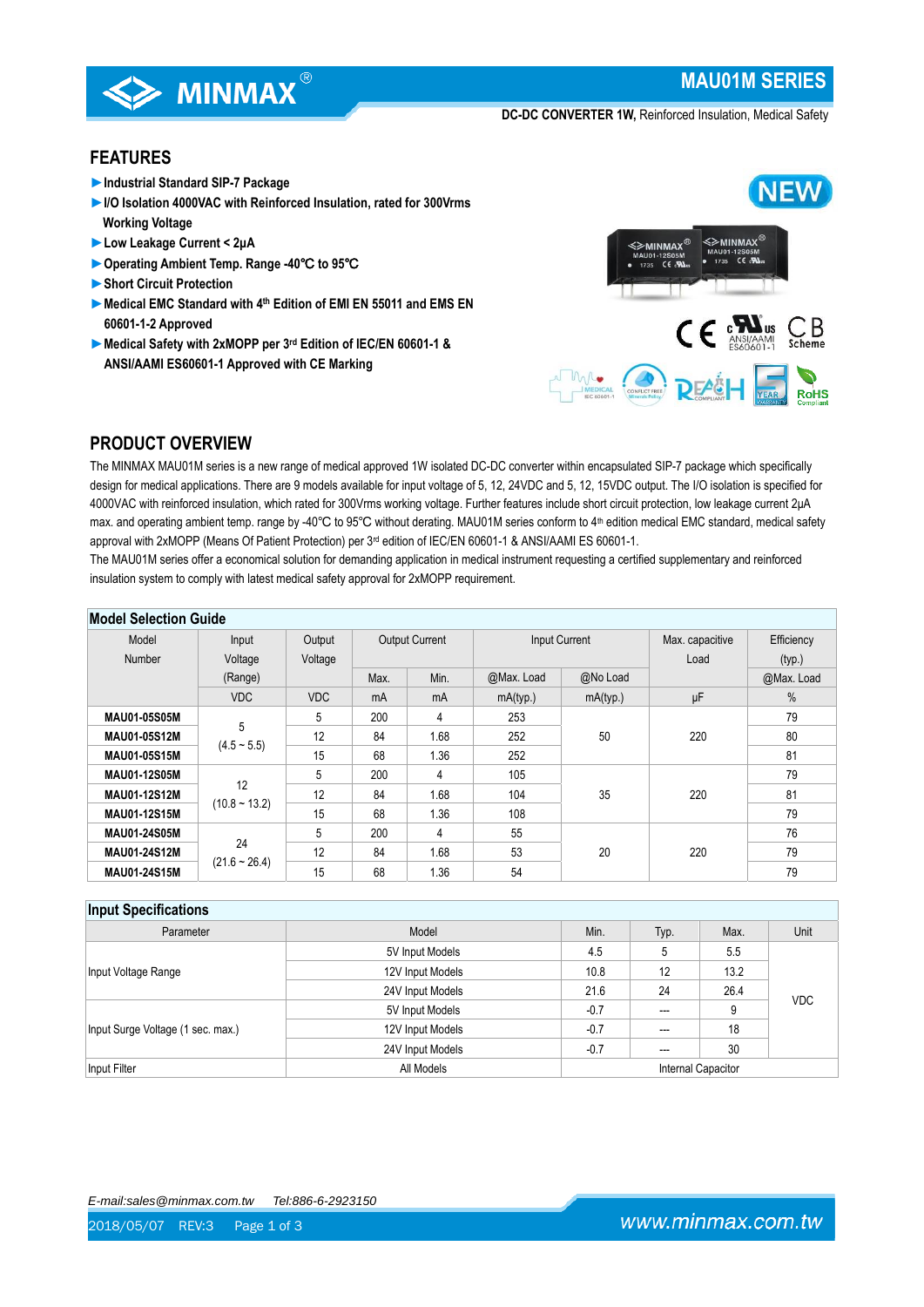

**DC-DC CONVERTER 1W,** Reinforced Insulation, Medical Safety

## **Output Specifications**

| Parameter                       | Conditions                     |       | Typ.  | Max.  | Unit              |
|---------------------------------|--------------------------------|-------|-------|-------|-------------------|
| Output Voltage Setting Accuracy |                                | $---$ | ±1.0  | ±3.0  | %Vnom.            |
| Line Regulation                 | For Vin Change of 1%           | $--$  | ±1.2  | ±1.5  | $\%$              |
| Load Regulation                 | lo=10% to 100%                 | $---$ | ---   | ±10   | $\%$              |
| Ripple & Noise                  | 0-20 MHz Bandwidth             | $---$ | ---   | 75    | mV <sub>P-P</sub> |
| Temperature Coefficient         |                                | $---$ | ±0.01 | ±0.02 | $\%$ /°C          |
| Short Circuit Protection        | Continuous, Automatic Recovery |       |       |       |                   |

#### **Isolation, Safety Standards**

| Parameter                 | Conditions                                                                                       |      | Typ. | Max. | Unit          |  |
|---------------------------|--------------------------------------------------------------------------------------------------|------|------|------|---------------|--|
|                           | 60 Seconds                                                                                       |      |      |      | <b>VACrms</b> |  |
| I/O Isolation Voltage     | Reinforced insulation, rated for 300Vrms working voltage                                         | 4000 |      |      |               |  |
| Leakage Current           | 240VAC, 60Hz                                                                                     | ---  | ---  | 2    | μA            |  |
| I/O Isolation Resistance  | 500 VDC                                                                                          | 10   |      |      | $G\Omega$     |  |
| I/O Isolation Capacitance | 100KHz, 1V                                                                                       | ---  | 20   |      | pF            |  |
|                           | ANSI/AAMI ES 60601-1, CAN/CSA-C22.2 No. 60601-1                                                  |      |      |      |               |  |
| Safety Standards          | IEC/EN 60601-1 3rd Edition 2xMOPP                                                                |      |      |      |               |  |
| Safety Approvals          | ANSI/AAMI ES 60601-1 2xMOPP recognition (UL certificate), IEC/EN 60601-1 3rd Edition (CB-report) |      |      |      |               |  |

## **General Specifications**

| Parameter           | Conditions                        |           | Typ.  | Max.  | Unit  |
|---------------------|-----------------------------------|-----------|-------|-------|-------|
| Switching Frequency |                                   | $---$     | 60    | $---$ | kHz   |
| MTBF (calculated)   | MIL-HDBK-217F@25°C, Ground Benign | 4.373.058 | $---$ | $--$  | Hours |

## **Environmental Specifications**

| Parameter                                                                               | Conditions                | Min.  | Max.   | Unit         |
|-----------------------------------------------------------------------------------------|---------------------------|-------|--------|--------------|
| Operating Ambient Temperature Range<br>Natural Convection<br>(See Power Derating Curve) |                           | $-40$ | +95    | °C           |
| Case Temperature                                                                        |                           | $---$ | $+105$ | °C           |
| Storage Temperature Range                                                               |                           | $-50$ | $+125$ | °C           |
| Humidity (non condensing)                                                               |                           | ---   | 95     | $%$ rel. $H$ |
| Cooling                                                                                 | <b>Natural Convection</b> |       |        |              |
| Lead Temperature (1.5mm from case for 10Sec.)                                           |                           | ---   | 260    | °C           |

## **EMC Specifications**

| Standards & Level                   |                                                | Performance     |  |  |
|-------------------------------------|------------------------------------------------|-----------------|--|--|
| Conduction<br>EN 55011, FCC part 15 |                                                | Class $A_{(5)}$ |  |  |
| EN 60601-1-24th                     |                                                |                 |  |  |
| <b>ESD</b>                          | EN 61000-4-2 Air $\pm$ 15kV, Contact $\pm$ 8kV | $\mathsf{A}$    |  |  |
| Radiated immunity                   | EN 61000-4-3 10V/m                             | $\mathsf{A}$    |  |  |
| Fast transient $(6)$                | EN 61000-4-4 $\pm$ 2kV                         | A               |  |  |
| Surq <sub>e(6)</sub>                | EN 61000-4-5 $\pm$ 1kV                         | A               |  |  |
| Conducted immunity                  | EN 61000-4-6 10Vrms                            | $\mathsf{A}$    |  |  |
| <b>PFMF</b>                         | EN 61000-4-8 30A/m                             | A               |  |  |
|                                     |                                                |                 |  |  |

www.minmax.com.tw